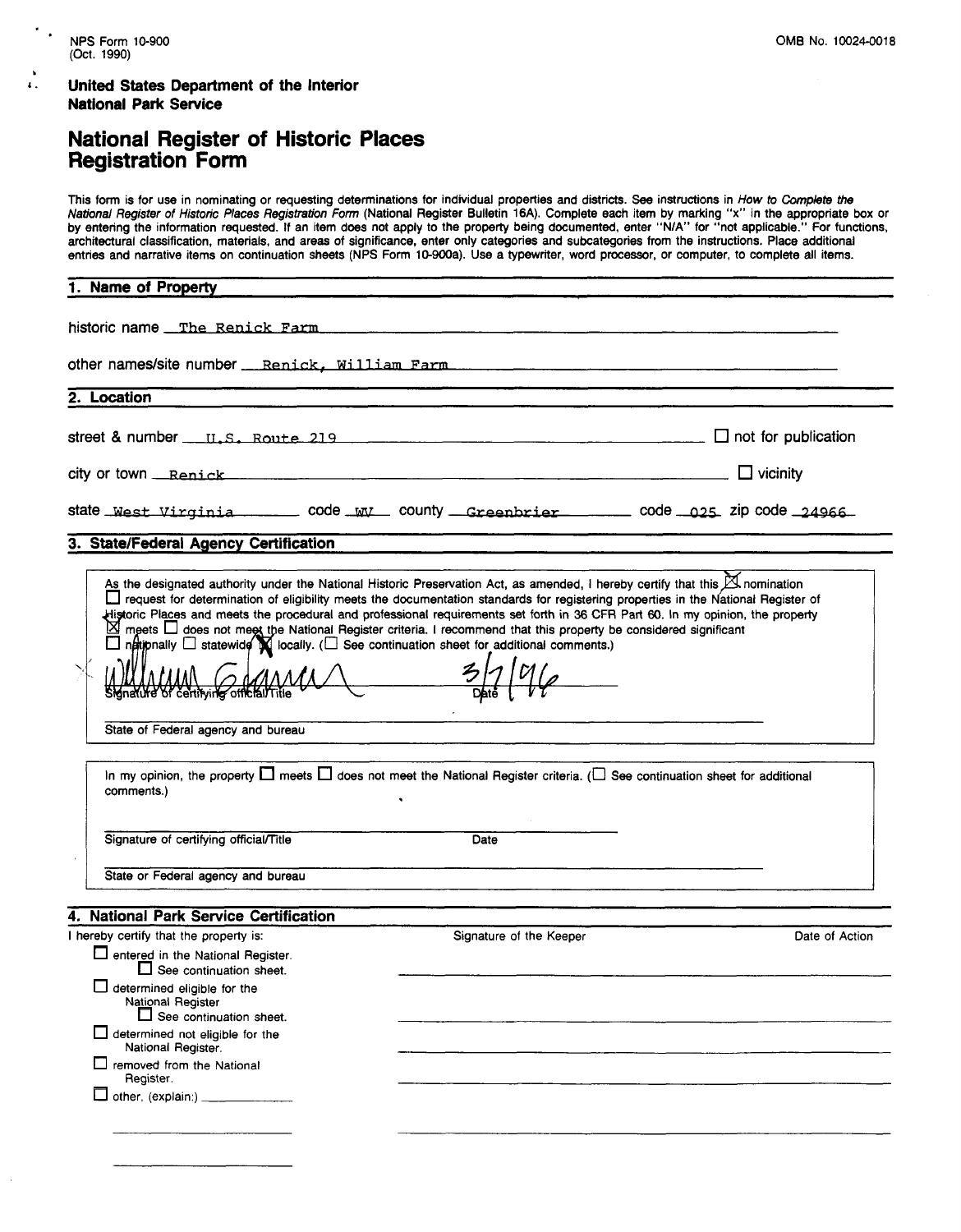| 5. Classification                                                                                                  |                                                     |                                                                                                   |                                                    |  |  |  |
|--------------------------------------------------------------------------------------------------------------------|-----------------------------------------------------|---------------------------------------------------------------------------------------------------|----------------------------------------------------|--|--|--|
| <b>Ownership of Property</b><br>(Check as many boxes as apply)                                                     | <b>Category of Property</b><br>(Check only one box) | Number of Resources within Property<br>(Do not include previously listed resources in the count.) |                                                    |  |  |  |
| X private                                                                                                          | $\boxtimes$ building(s)                             | Contributing                                                                                      | Noncontributing                                    |  |  |  |
| public-local<br>public-State                                                                                       | $\Box$ district<br>$\Box$ site                      |                                                                                                   | Six Duildings                                      |  |  |  |
| public-Federal                                                                                                     | L II structure                                      |                                                                                                   |                                                    |  |  |  |
|                                                                                                                    | $\Box$ object                                       |                                                                                                   |                                                    |  |  |  |
|                                                                                                                    |                                                     |                                                                                                   |                                                    |  |  |  |
|                                                                                                                    |                                                     |                                                                                                   | <u>Six 0</u> Total                                 |  |  |  |
| Name of related multiple property listing<br>(Enter "N/A" if property is not part of a multiple property listing.) |                                                     | in the National Register                                                                          | Number of contributing resources previously listed |  |  |  |
| N/A                                                                                                                |                                                     | None                                                                                              |                                                    |  |  |  |
| 6. Function or Use                                                                                                 |                                                     |                                                                                                   |                                                    |  |  |  |
| <b>Historic Functions</b><br>(Enter categories from instructions)                                                  |                                                     | <b>Current Functions</b><br>(Enter categories from instructions)                                  |                                                    |  |  |  |
| Agriculture: Farmhouse                                                                                             |                                                     | Domestic: Farmhouse                                                                               |                                                    |  |  |  |
| Agriculture: Agricultural Outbuildings                                                                             |                                                     | Domestic: Secondary Structures                                                                    |                                                    |  |  |  |
|                                                                                                                    |                                                     | Agriculture: Agricultural Outbuildings                                                            |                                                    |  |  |  |
|                                                                                                                    |                                                     |                                                                                                   |                                                    |  |  |  |
|                                                                                                                    |                                                     |                                                                                                   |                                                    |  |  |  |
|                                                                                                                    |                                                     |                                                                                                   |                                                    |  |  |  |
| 7. Description<br><b>Architectural Classification</b>                                                              |                                                     | <b>Materials</b>                                                                                  |                                                    |  |  |  |
| (Enter categories from instructions)                                                                               |                                                     | (Enter categories from instructions)                                                              |                                                    |  |  |  |
|                                                                                                                    | Late 18th centuray colonial (earliest stone         | foundation __ Native limestone; brick                                                             |                                                    |  |  |  |
| section)                                                                                                           |                                                     |                                                                                                   | walls Native limestone; brick                      |  |  |  |
| Early 19th Century Federal                                                                                         |                                                     |                                                                                                   |                                                    |  |  |  |
|                                                                                                                    |                                                     |                                                                                                   | roof Wood shingles; standing seam metal            |  |  |  |
|                                                                                                                    |                                                     |                                                                                                   |                                                    |  |  |  |
|                                                                                                                    |                                                     |                                                                                                   |                                                    |  |  |  |

#### **Narrative Description**

(Describe the historic and current condition of the property on one or more continuation sheets.)

Governor Beverly Randolph of Virginia granted William Renick title to 400 acres of land at Falling Springs along the Seneca Trail about 12 miles north of Lewisburg. The grant date was May 29, 1787. The area at the time was known as West Augusta.

On this land William built a fine house of native limestone taken from the land; The house was started by a local German immigrant stonemason named Christopher Foglesong in 1787 and completed in 1792. Foglesong had recently constructed a house for John Stuart and, after the Renick, constructed the Old Stone Presbyterian Church in Lewisburg, along with stonemason John Brown.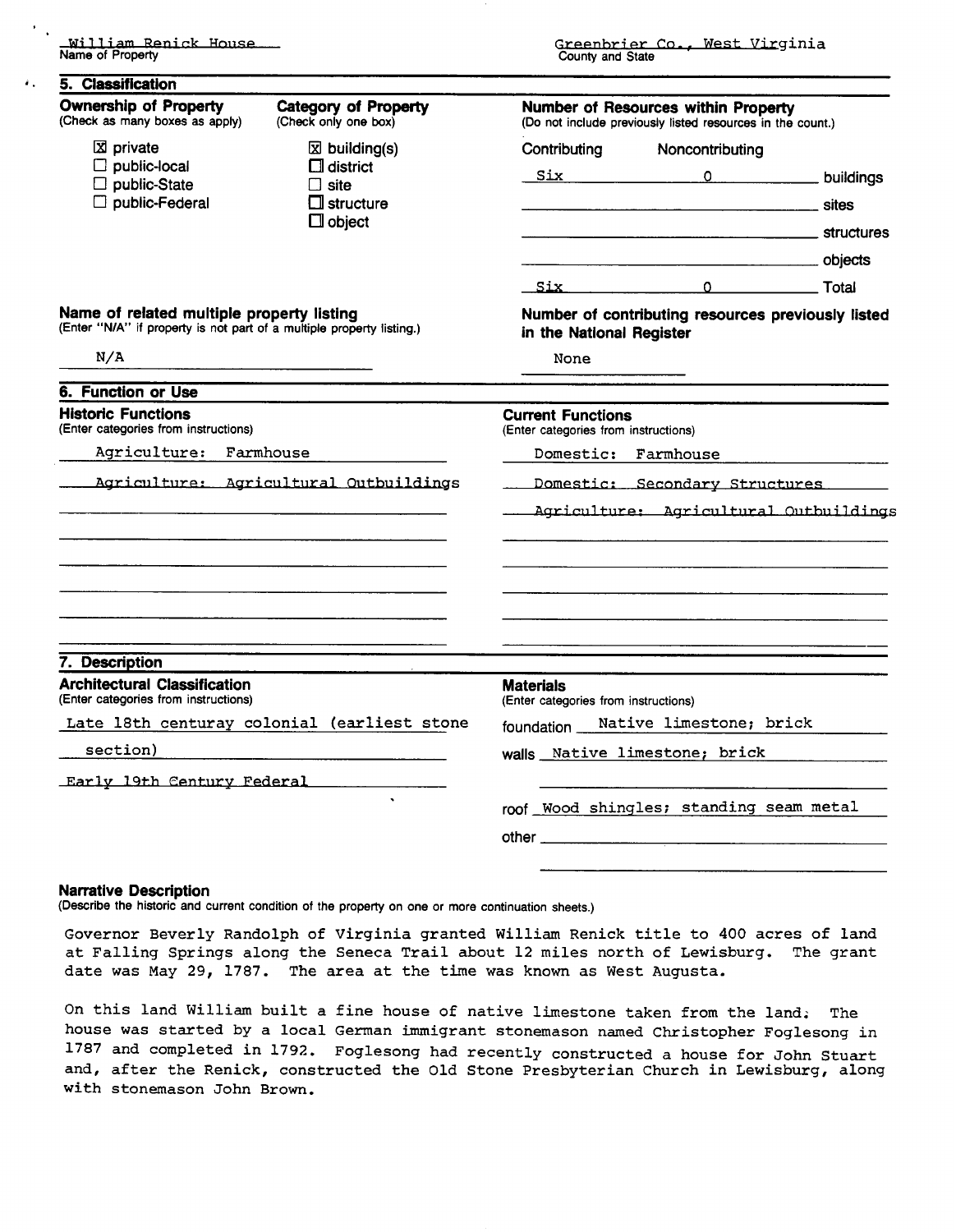#### **8. Statement of Significance**

#### **Applicable National Register Criteria**

(Mark "x" in one or more boxes for the criteria qualifying the pro for National Register listing.)

- $\bar{\mathbb{Z}}$  **A** Property is associated with events that have n a significant contribution to the broad patterns our history.
- $\mathbb{R}$ **B** Property is associated with the lives of person significant in our past.
- **E C** Property embodies the distinctive characteristic of a type, period, or method of construction or represents the work of a master, or possesses high artistic values, or represents a significant distinguishable entity whose components lack individual distinction.
- □ **D** Property has yielded, or is likely to yield, information important in prehistory or history.

#### **Criteria Considerations**

(Mark "x" in all the boxes that apply.)

Property is:

- **A** owned by a religious institution or used for religious purposes.
- **B** removed from its original location.
- □ **C** a birthplace or grave.
- $\square$  **D** a cemetery.
- $\square$  **E** a reconstructed building, object, or structure.
- $\Box$  **F** a commemorative property.
- $\Box$  **G** less than 50 years of age or achieved significance within the past 50 years.

|                 | 'Areas of Significance                                                                                                                           |
|-----------------|--------------------------------------------------------------------------------------------------------------------------------------------------|
| operty          | (Enter categories from instructions)                                                                                                             |
|                 | Architecture expression and the set of the set of the set of the set of the set of the set of the set of the s                                   |
| nade<br>⊦ of    | Social History Manuel Manuel Manuel Manuel Manuel Manuel Manuel Manuel Manuel Manuel Manuel Manuel Manuel Manuel Ma                              |
|                 |                                                                                                                                                  |
|                 |                                                                                                                                                  |
| ıS              |                                                                                                                                                  |
|                 |                                                                                                                                                  |
| СS              |                                                                                                                                                  |
|                 |                                                                                                                                                  |
| s               |                                                                                                                                                  |
| and             | <b>Period of Significance</b>                                                                                                                    |
|                 | $1787 - 1815$                                                                                                                                    |
|                 | $1814 - 1867$                                                                                                                                    |
|                 |                                                                                                                                                  |
|                 |                                                                                                                                                  |
|                 | $\mathcal{L}^{\mathcal{L}}$ , where $\mathcal{L}^{\mathcal{L}}$ is the properties of the $\mathcal{L}^{\mathcal{L}}$<br><b>Significant Dates</b> |
|                 | 1792                                                                                                                                             |
|                 |                                                                                                                                                  |
|                 | <u> 1825 -</u><br><u> 1980 - Jan James James Barnett, amerikan bisa di sebagai pertama di sebagai pertama di sebagai pertama di seba</u>         |
|                 |                                                                                                                                                  |
|                 | <b>Significant Person</b><br>(Complete if Criterion B is marked above)                                                                           |
|                 | Renick, William                                                                                                                                  |
|                 |                                                                                                                                                  |
|                 | <b>Cultural Affiliation</b>                                                                                                                      |
|                 | N/A                                                                                                                                              |
|                 |                                                                                                                                                  |
|                 |                                                                                                                                                  |
|                 |                                                                                                                                                  |
|                 | Architect/Builder                                                                                                                                |
| ance            | Christopher Foglesong 1787-1792                                                                                                                  |
|                 |                                                                                                                                                  |
|                 | Conrad Burgess 1825                                                                                                                              |
|                 |                                                                                                                                                  |
| uation sheets.) |                                                                                                                                                  |
|                 |                                                                                                                                                  |
|                 | his form on one or more continuation sheets.) The contract the contract of                                                                       |
|                 | Primary location of additional data:                                                                                                             |
| 36              | ⊠ State Historic Preservation Office                                                                                                             |
|                 | $\Box$ Other State agency                                                                                                                        |
|                 | 化二乙基乙二乙<br>$X \nvert$ Eadaral agapcy                                                                                                             |

#### **Narrative Statement of Significance**

(Explain the significance of the property on one or more continu

#### **9. Major Bibliographical References**

#### **Bibilography**

(Cite the books, articles, and other sources used in preparing th

#### **Previous documentation on file (NPS):**

- $\square$  preliminary determination of individual listing ( CFR 67) has been requested
- $\Box$  previously listed in the National Register
- $\square$  previously determined eligible by the National **Register**
- $\square$  designated a National Historic Landmark
- recorded by Historic American Buildings Survey # **WVA-116**
- recorded by Historic American Engineering Record  $#_$
- **Federal agency**
- □ Local government
- □ University
- $\Box$  Other

#### Name of repository:

Library of Congress, Washington, DC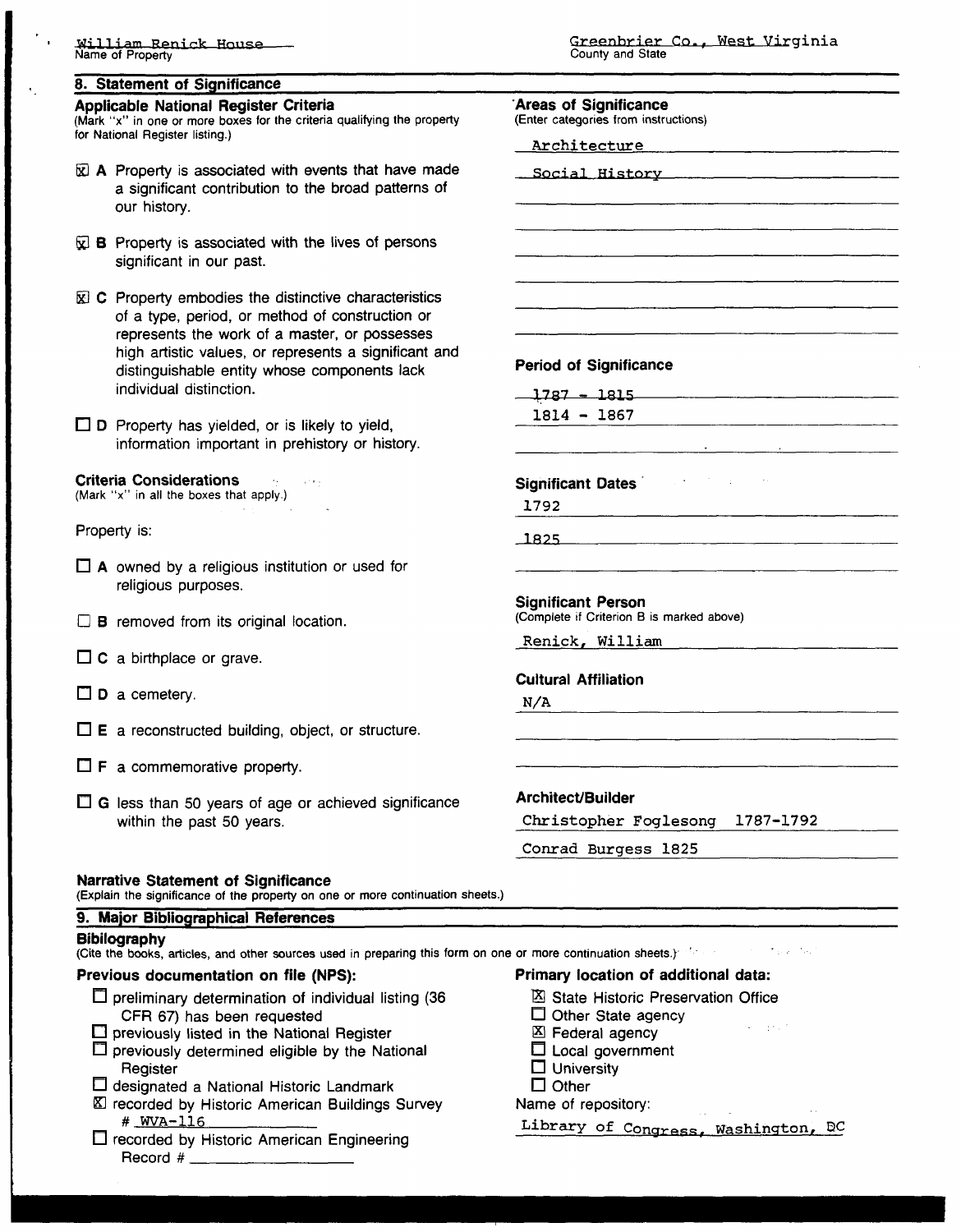| William Renick House |  |
|----------------------|--|
|                      |  |

Name of Property

 $\begin{tabular}{|c|c|c|c|} \hline & & & & & & & \\\hline \hline \textbf{Easting} & & & & \\\hline \end{tabular}$ 

لىنا لىلىنىڭ بىل كەنبار كەنبا بىر ئەنبار كەنبا بەرگە ئەنبار كەنبەت ئالغان ئالغان كەنبەت كەنبەت كەنبەت كەنبەت كە<br>مەنبە

llllllll

**Northing** 

بل<u>ا</u> لـلا Zone

Easting

 $\Box$  See continuation sheet

**10. Geographical Data** 

Acreage of Property 9.183 acres

#### **UTM References**

(Place additional UTM references on a continuation sheet.)

| Zone | Easting | $\left[\begin{array}{c c c c c} 1 & 7 & 5 & 5 & 6 & 9 & 8 & 5 & 4 & 2 & 0 & 3 & 9 & 5 & 0 \end{array}\right]$<br>Northing |
|------|---------|---------------------------------------------------------------------------------------------------------------------------|
|      |         |                                                                                                                           |

#### **Verbal Boundary Description**

(Describe the boundaries of the property on a continuation sheet.)

#### **Boundary Justification**

(Explain why the boundaries were selected on a continuation sheet.)

| 11. Form Prepared By                                                          |                                    |
|-------------------------------------------------------------------------------|------------------------------------|
| name/title __ Dr. Paul D. Marshall, AIA                                       |                                    |
| organization Paul D. Marshall & Associates, Inc. _____ date December 18, 1995 |                                    |
| street & number 915 Breezemont Drive                                          | telephone 304-343-5310             |
| city or town Charleston                                                       | state WV _________ zip code _25302 |
| <b>Additional Documentation</b>                                               |                                    |

Submit the following items with the completed form:

#### **Continuation Sheets**

#### **Maps**

**A USGS map (7.5** or **15** minute series) indicating the property's location.

**A Sketch map** for historic districts and properties having large acreage or numerous resources.

#### **Photographs**

Representative **black and white photographs** of the property.

#### **Additional items**

(Check with the SHPO or FPO for any additional items)

| <b>Property Owner</b>                               |                                                 |
|-----------------------------------------------------|-------------------------------------------------|
| (Complete this item at the request of SHPO or FPO.) |                                                 |
| name Michael G. Campbell                            |                                                 |
| street & number P.O. Box 67                         | telephone 304-497-3599                          |
| city or town Renick                                 | state $\frac{WV}{V}$ zip code $\frac{24699}{V}$ |

**Papetwork Reduction Act Statement:** This information is being collected for applications to the National Register of Historic Places to nominate properties for listing or determine eligibility for listing, to list properties, and to amend existing listings. Response to this request is required to obtain a benefit in accordance with the National Historic Preservation Act, as amended (16 U.S.C. 470 **et seq.).** 

**Estimated Burden Statement:** Public reporting burden for this form is estimated to average 18.1 hours per response including time for reviewing instructions, gathering and maintaining data, and completing and reviewing the form. Direct comments regarding this burden estimate or any aspect **of** this form to the Chief, Administrative Services Division, National Park Service, P.O. Box 37127. Washington, DC 20013-7127; and the Office of Management and Budget, Paperwork Reductions Projects (1024-0018), Washington, DC 20503.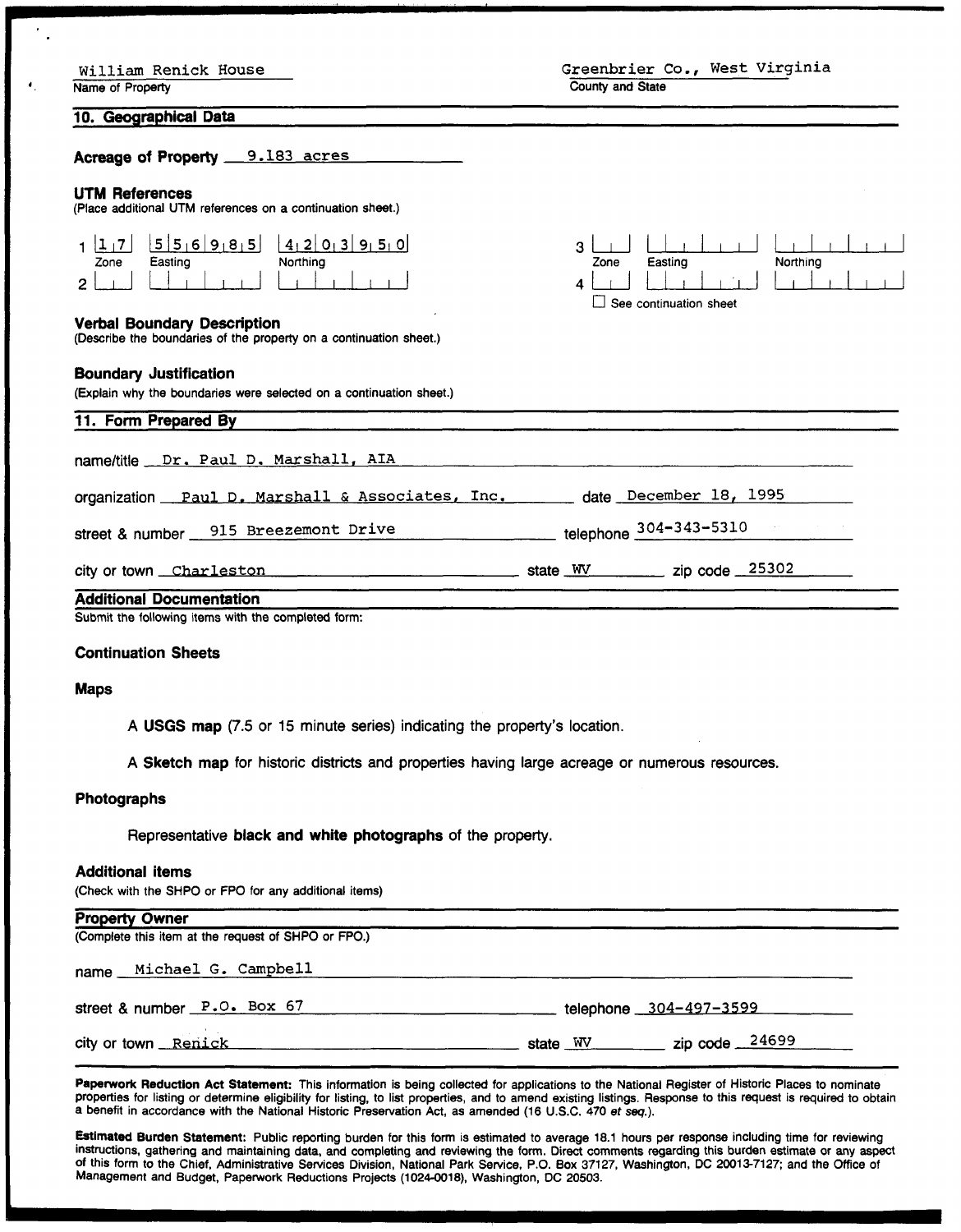**United States Department of the Interior National Park Service** 

# **National Register of Historic Places Continuation Sheet**

|                                                 | Property: William Renick House                |  |  |  |  |  |
|-------------------------------------------------|-----------------------------------------------|--|--|--|--|--|
| Section number $\frac{7}{2}$ Page $\frac{2}{2}$ | County & State: Greenbrier Co., West Virginia |  |  |  |  |  |

The William Renick House is in the Colonial Georgian style of architecture. It has five bays across its front and is two bays wide. There are wide interior chimneys<br>in each end of the building flanked at the attic by small rectangular windows. The in each end of the building flanked at the attic by small rectangular windows. existing side gable roof is wood shingles and it is likely that this same type covering was used originally. Windows are nine over six sash arrangements, set in heavy frames and accented with stone jack-arch lintels. The exterior doors are heavy paneled wood doors and the main entrance has a glazed transom. Windows have exterior wood shutters at this time and an earlier photograph, made by Historic American Buildings Survey photographer Richard Cheek in 1974, clearly showsshutter hardware.

The same 1974 photograph also shows a shed addition across the rear, which remains today, and an inappropriate hip roof entrance porch supported on small stone piers. The porch was removed during recent restoration work.

William had his stonemason install an interesting feature as the building approached eave height. He had wooden blocks with holes drilled in them, set flush with the stone walls as nesting places for Purple Martins, a bird species which feeds on flys and mosquitoes, and returns to the same nest year after year. There are six blocks on each side and four at the ends.

Upon his death William Renick bequeathed his beloved house to his favorite niece Rebecca, the oldest daughter of his brother Robert. When William's wife Sarah died in 1806, Rebecca who was 15 years of age at the time, moved into her uncle's home and kept house for him until his death in 1815.

William Hamilton Renick, grandson of William's brother Thomas, returned to Greenbrier County (his place of birth) from Clarke County, Ohio where he had recently mustered out of the Ohio Militia after service in the War of 1812. He renewed acquaintance with Rebecca, his first cousin, once removed. After a short courtship they were married on December 21, 1814. They were to become the parents of nine children.

In 1825 Rebecca and William Hamilton started a new brick addition at the northwest end of the stone house. The addition was designed in the Federal style of architecture using the same side gable roof profile of the stone house but having a higher, steeper roof than the original building. The roof is covered with standing seam metal sheet. The addition is dominated by a two-story temple form entrance portico with closed gable end, plaster-covered **brick** columns in the Doric Order and Chinese chippendale decorative railings. The gable pediment is decorated with an arch moulding embellished with a large keystone element. Windows, as in the stone house, have a nine over six sash arrangement, doors **are** paneled, with the second floor porch door having a transom- over the head, and the first floor entrance having a circle head transom.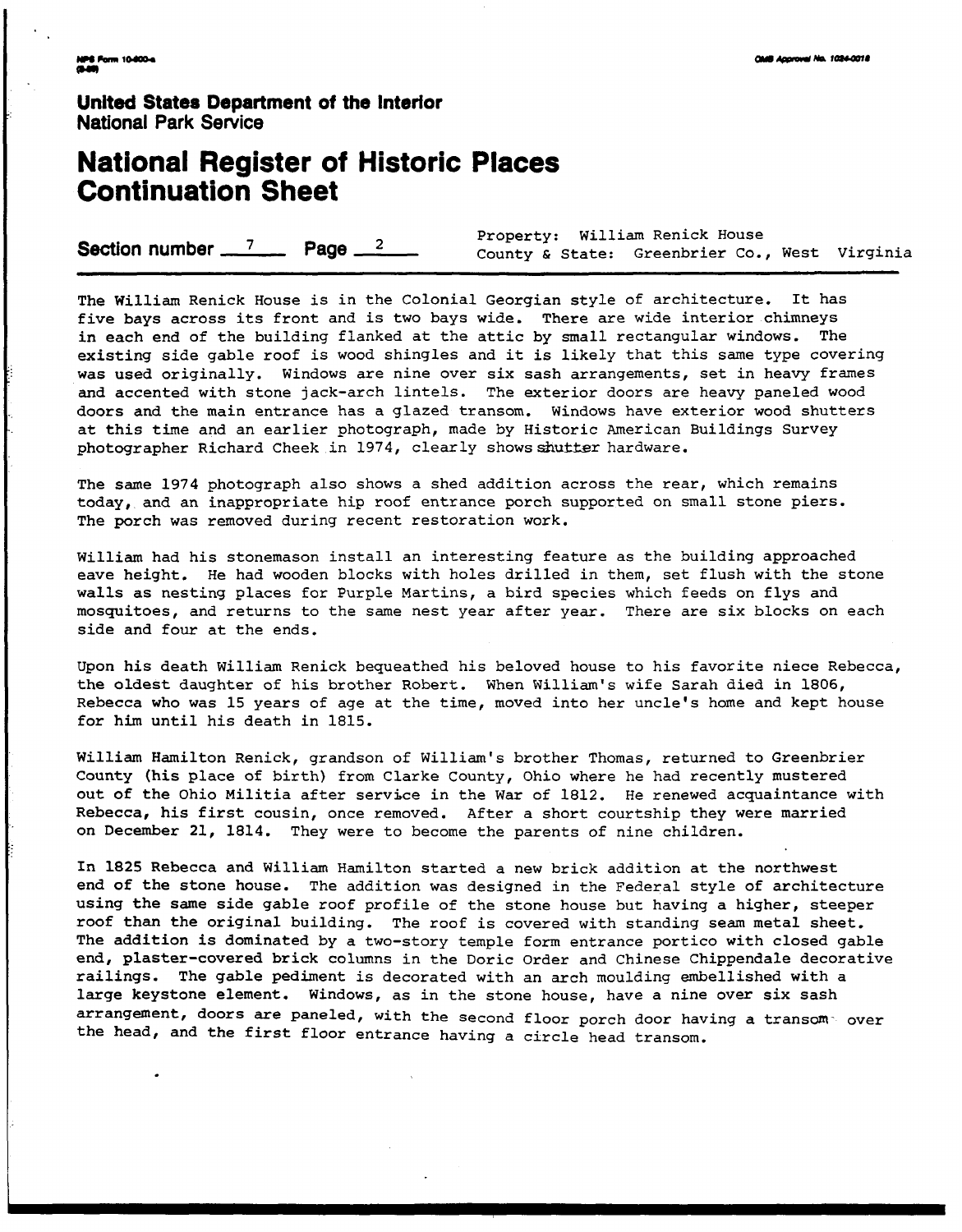**United States Department of the Interior National Park Service** 

# **National Register of Historic Places Continuation Sheet**

**Section number 7 Page 3 Property: William Renick House** County & State: Greenbrier County, West Vinginia

Both parts of the house have been expertly restored. The early photographs indicated considerable original fabric remaining in 1974 both for repair and for use as a basis for reproducing missing parts.

The interior of the William Renick stone house was fitted with cherry wood trim except for floors which are locust. There are architectural cupboards, with doors of handblown glass beside each limestone fireplace. The interior doors are all equipped with large rim locks with stirrup handles. The cherry staircase rises from the entrance to second floor bedrooms and a third floor sleeping loft.

Woodwork for the William Hamilton Renick addition was elegantly fitted by a well-known local carpenter/cabinet maker, Conrad Burgess. *Mr.* Burgess performed his carpentry skills in many of Greenbrier County's finest buildings. In the Renick addition he carved a sunrise under the staircase, a sunburst in the ornate mantle, bulls-eye corners for window and door casings, cherry architectural cupboards beside the great fireplace, door paneling, over-door treatment and the entrance on the porch was trimmed with balland-reed molding.

Included in the property are several outbuildings: A contributing 1901 wood barn with metal roof; a 1980's garage and farm equipment shed; the 1840 smoke house which was moved to its existing position from its original location near a cave approximately % mile from the house; two fenced corrals and a silo of mid 1970's; and a mid 1970's covered shed adjoining the silo. The land forms around the farm buldings consist of open grazing areas with a few trees and considerable limestone outcroppings. The front boundary (southeast) of the property is **U.S.** Route 219, the old Seneca Trail; the southwest boundary is Route 9; the northwest boundary is a wooded ridgeline; and the northeast boundary is a fence with an adjacent farm.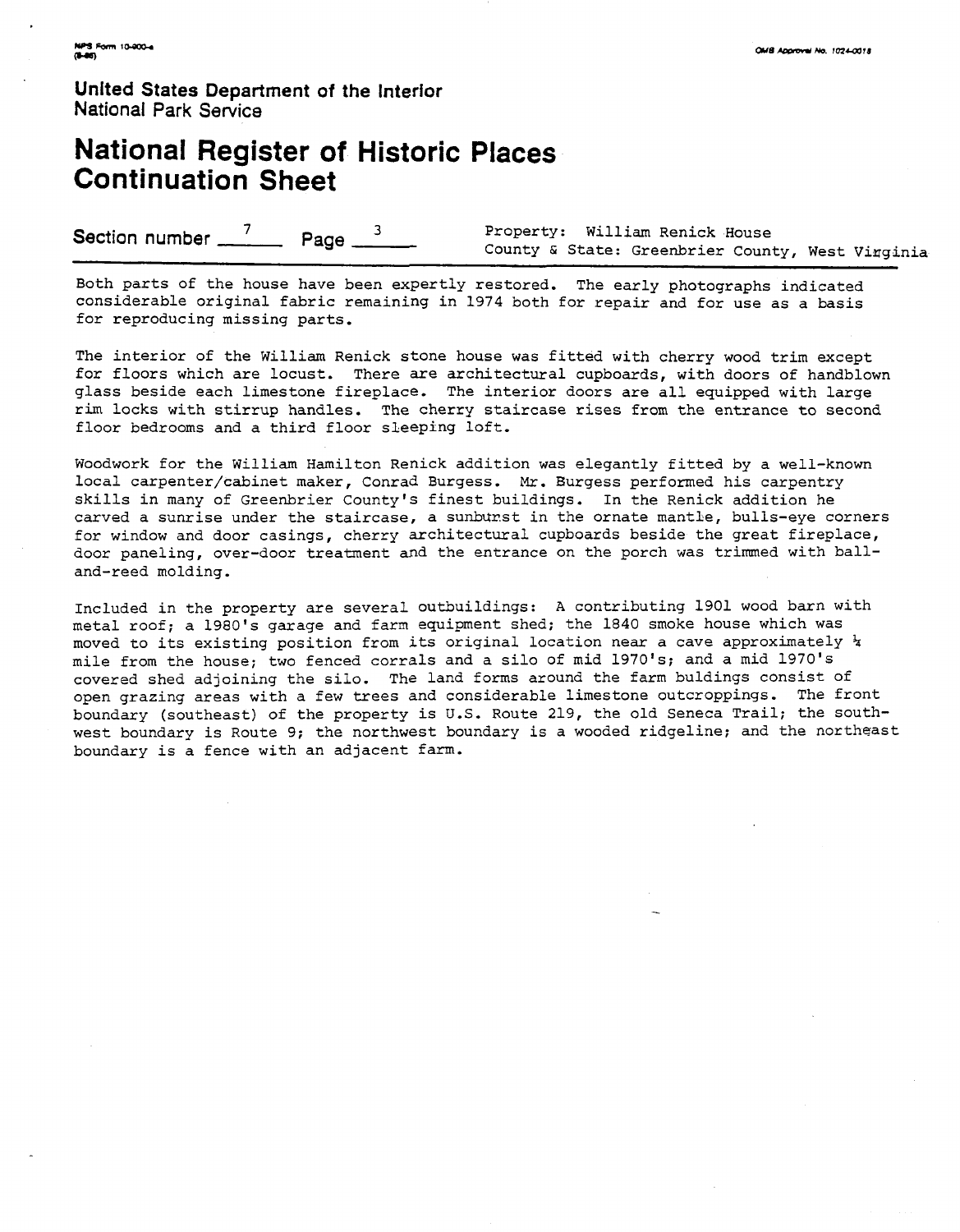**United States Department of the lnterlor National Park Service** 

# **National Register of Historic Places Continuation Sheet Section number <u>Register</u>** of Historic Places<br> **Continuation Sheet**<br> **Section number <u>Register</u> Page 2** County & State: Greenbrier Co., West Virginia<br> **County & State: Greenbrier Co., West Virginia**

Property: William Renick House

#### Statement of Significance:

The nominated property meets. the National Register criteria in two ways. There is excellent clarity of articulation regarding two distinct generations of architectural style and expression. The Georgian style of architecture dominated the English colonies from 1700 to about 1780 and locally to about 1830. The original stone house is an outstanding example of Georgian simplicity and symmetry. The 1825 brick addition is attributable to that wide ranging era of transitional architecture which began with the influence of English architect Robert Adam and culminated in the development of romantic styles such as Greek and Gothic Revival and Italianate, to name a few. The resemblance of the William Hamilton Renick addition to a North Carolina wood house of the same early Classical Revival period is remarkable.

Aside from the noteworthy display of stylistic architecture it is important to understand the value of William Renick to the significance of the property. William, his brother Thomas, John Stuart, and William Hamilton came to the Greenbrier Valley in 1769 to begin a resettlement of the area. The two Renick brothers settled in what was then known as West Augusta about 12 miles north of Lewisubrg, and erected a stockade fort for protection from Indians. The brothers had been taken captive by a raiding party of 60 Shawnee warriors on July 24, 1757. They remained in captivity for 8 years in Ohio. When taken, Thomas was 9 years old and William was 12. Thus when they moved from Staunton to the Greenbrier Valley they were still young men.

William served as an officer in the local militia in expeditions against Indians, and was later (1783) elected high sheriff of Greenbrier County. In 1799, in an effort to improve cattle quality in his section of the country, William acquired six purebred English bulls and six purebred English heifers. He made five of the bulls available to farmers in the area at no cost. His generosity is said to have made major improvements in the area stock over the next 40 years.

William Hamilton Renick and Rebecca parented nine children, all born at the house. Their third son, James Henry (1818) inherited the house upon the event of William Hamilton's death in 1867. James and his wife Mary were the parents of six children. During the Civil War James Henry Renick had served as an officer in the Commissary Department under General Robert E. Lee, buying cattle and horses for the Confederate **Army.** James Henry died in 1897 leaving the house to his second son James Harry. James Harry married a lady from Kentucky who was so homesick, James moved the family to Kentucky where he became a very successful cattleman.

In 1912, 125 years after William Renick obtained his 400 acre grant at Falling Springs, James Harry Renick returned to Greenbrier County and sold the farm at public auction. This ended Renick family ownership.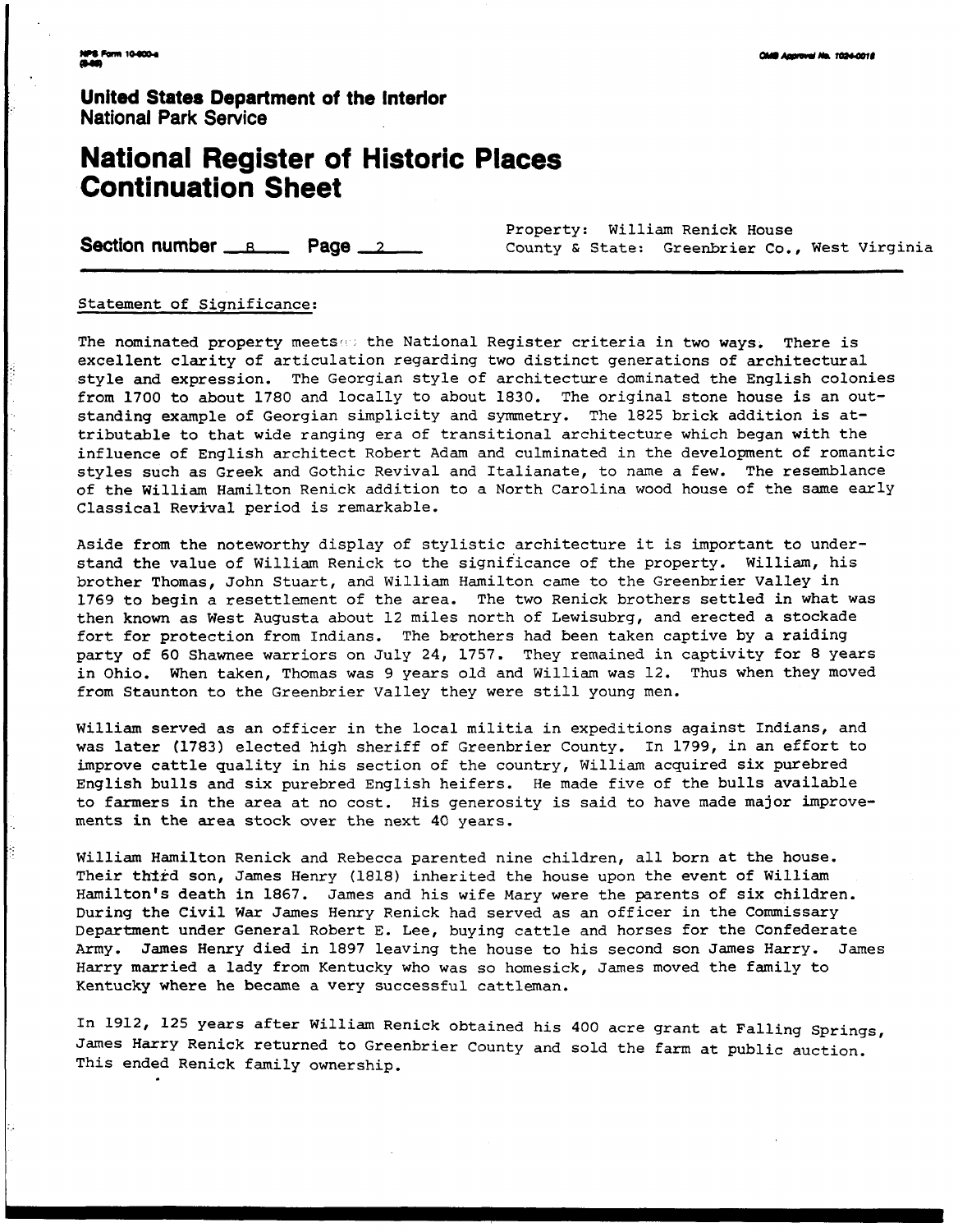**United States Department of the Interior National Park Service** 

# **National Register of Historic Places Continuation Sheet**

|                                                                  |  | Property: William Renick House                |  |  |  |
|------------------------------------------------------------------|--|-----------------------------------------------|--|--|--|
| Section number $\frac{p_{\text{ibliography}}}{p_{\text{age}}-1}$ |  | County & State: Greenbrier Co., West Virginia |  |  |  |

- McAlester, Virginia and Lee A Field Guide to American Houses. Alfred A. Knopf New York 1984
- The Journal of the Greenbrier Historical Society. A Collection of Ruth Woods Dayton's Greenbrier County Photographs. Volume V Number 4 McClain Printing Compnay Parsons, West Virginia 1990
- Historic American Buildings Swey. BABS No. WVA-116 N.Va. 13-RENI Office of **Arch**aeology and Historic Preservation, National Park Service, Department of the Interior, Washington, D.C. 20240.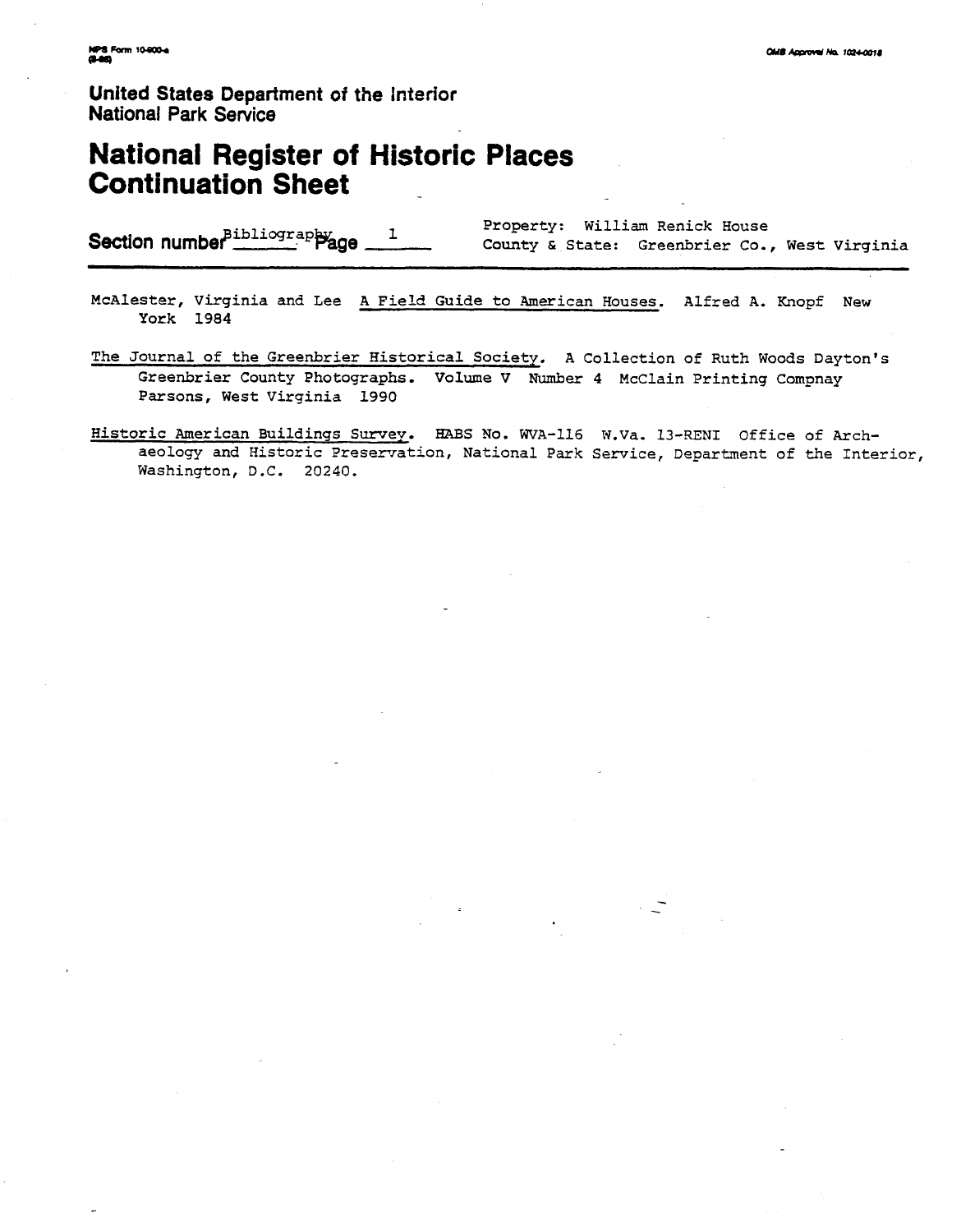ķ

**United States Department of the Interlor National Park Service** 

# **National Register of Historic Places Continuation Sheet**

Property: William Renick House **Section number 10 Page 2 County & State: Greenbrier Co., West Virginia** 

#### Verbal Boundary Description:

The property lies along US 219 (The Seneca Trail) on a northeast/southeast, northwest/ southwest axis. **At** the property's front US 219 runs from southwest to northeast and its right-of-way is the front boundary. The southwest corner of the property occurs at the intersection of US 219 and Greenbrier County Route **#9** and the property line follows Route #9 to the tree line of a ridge running northeast from the county road. This ridge property line intersects the fence line of the next farm, northeast of the Renick farm. The fence line ends at the US 219 right-of-way. See maps.

#### Boundary Justification:

The National Register Boundary begins at a point fifty feet southwest of the existing entrance driveway off U.S. Route 219; the boundary follows U.S. 219 northeast for 500 feet; then northwest on a line perpendicular to U.S. 219 for 800 feet; then southwest on a line parallel to U.S. 219 for 500 feet; then southeast on a line perpendicular to U.S. 219 800 feet to the beginning.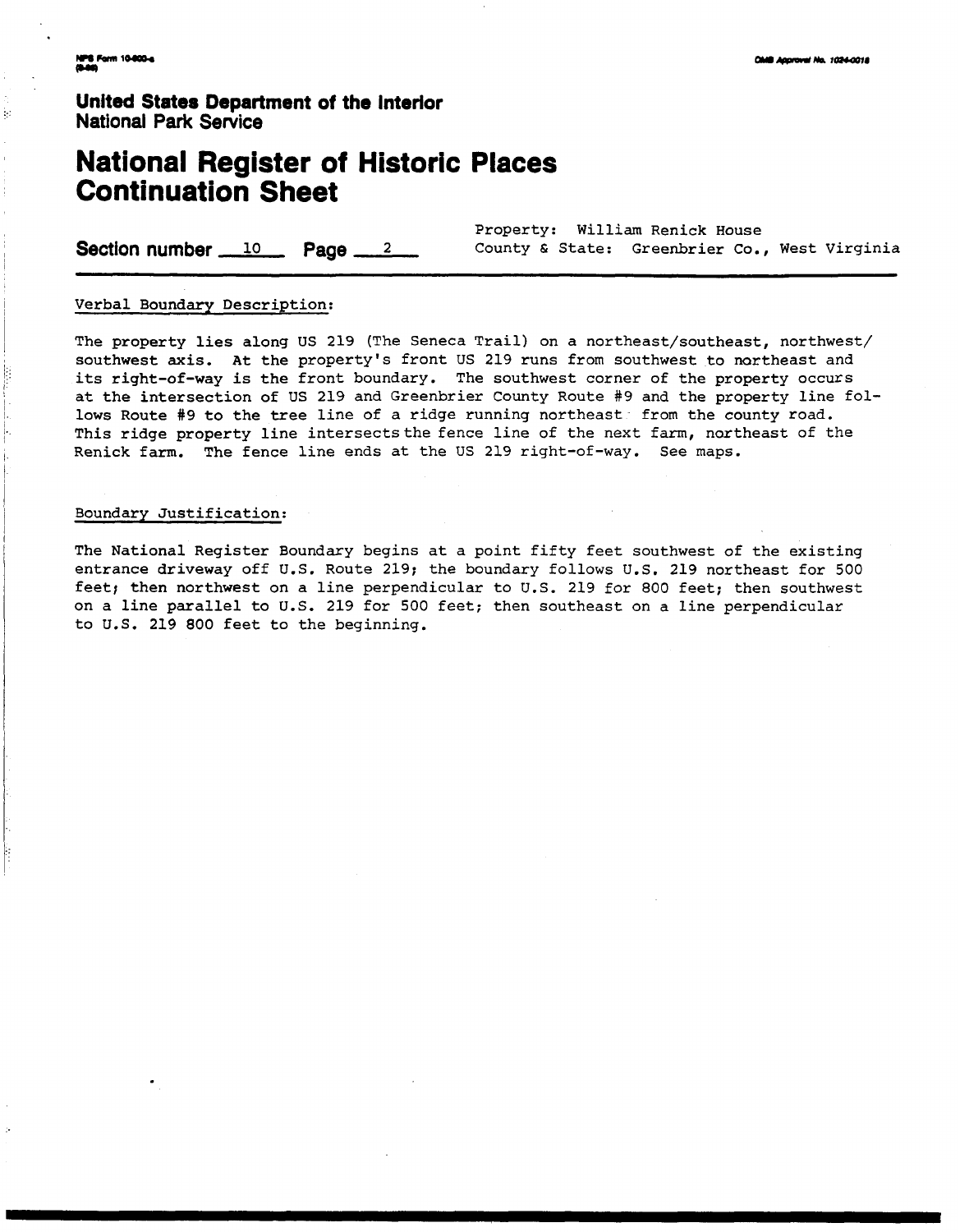**Unlted States Department of the inferior National Park Service** 

## **National Register of Historic Places Continuation Sheet**

Photographs Property: William Renick House<br>County & State: Greenbrier Co.

County & State: Greenbrier Co., West Virginia

The photographer for all photos is Paul D. Marshall, AIA. All photos are copies of photographs. Except for photographs #1 and #7, all copies are of information furnished by the Owner of Renick House. Photo #1 is of a USGS survey map and Photo #7 is a copy of a HABS photograph taken in 1974 by Richard Cheeks.

All photographic copies were made on December 22, 1995. The original of Photo **#8**  was taken in 1974; the original of Photo **\*8** was taken by Owner in the early 1980's.

Negatives of photographs submitted in the Nomination are located in the office of Paul D. Marshall & Associates, Inc., 915 Sreezemont Drive, Charleston, West Virginia.

Photograph **Nd.** 1: This is a USGS Survey Map locating the property.

Photograph No. 2: This is a Greenbrier Valley Soil Conservation document showing roughly the entire property boundary.

- Photograph No. **3:** This is anaerialview of the Renick farm looking southwest showing the relationship to Spring Creek. U.S. 219 can be seen in lower left corner and Spring Creek watercourse is shown as an oxbow directly above the house in the photo. The Owner had lightly drawn his property line on the photograph. An interesting feature of the photo is how clearly the sinks are defined in the landscape.
- Photograph No. 4: An aerial view of the property looking east showing the relationship of the property to the Greenbrier River. Like Spring Creek in Photo **3,** the Greenbrier is an oxbow.

Photograph No. 5: This aerial photograph is looking northward showing the buildings as they face U.S. 219.

- Photograph No. 6: A good detail of the Renick farmstead looking south clearly showing the rear shed addition to the original 18th century stone house and the relationship of the 1825 addition. - It also shows lightcolored limestone outcroppings and a good-definition of out-buildiqgs.
- Photograph No 7: Richard Cheek, a HABS photographer, documented the existing condition of the house in 1974. **A** wooden covered porch had been added and clearly was in a state of deterioration, and the 1825 addition was showing signs of neglect and deterioration.
- Photograph No. 8: The southeast facade of the Renick House after its restoration in the 1980's. The restoration seems to be faithful to period detailing. Stone has been repointed, columns re-plastered, roofs appropriately covered, and woodwork restored.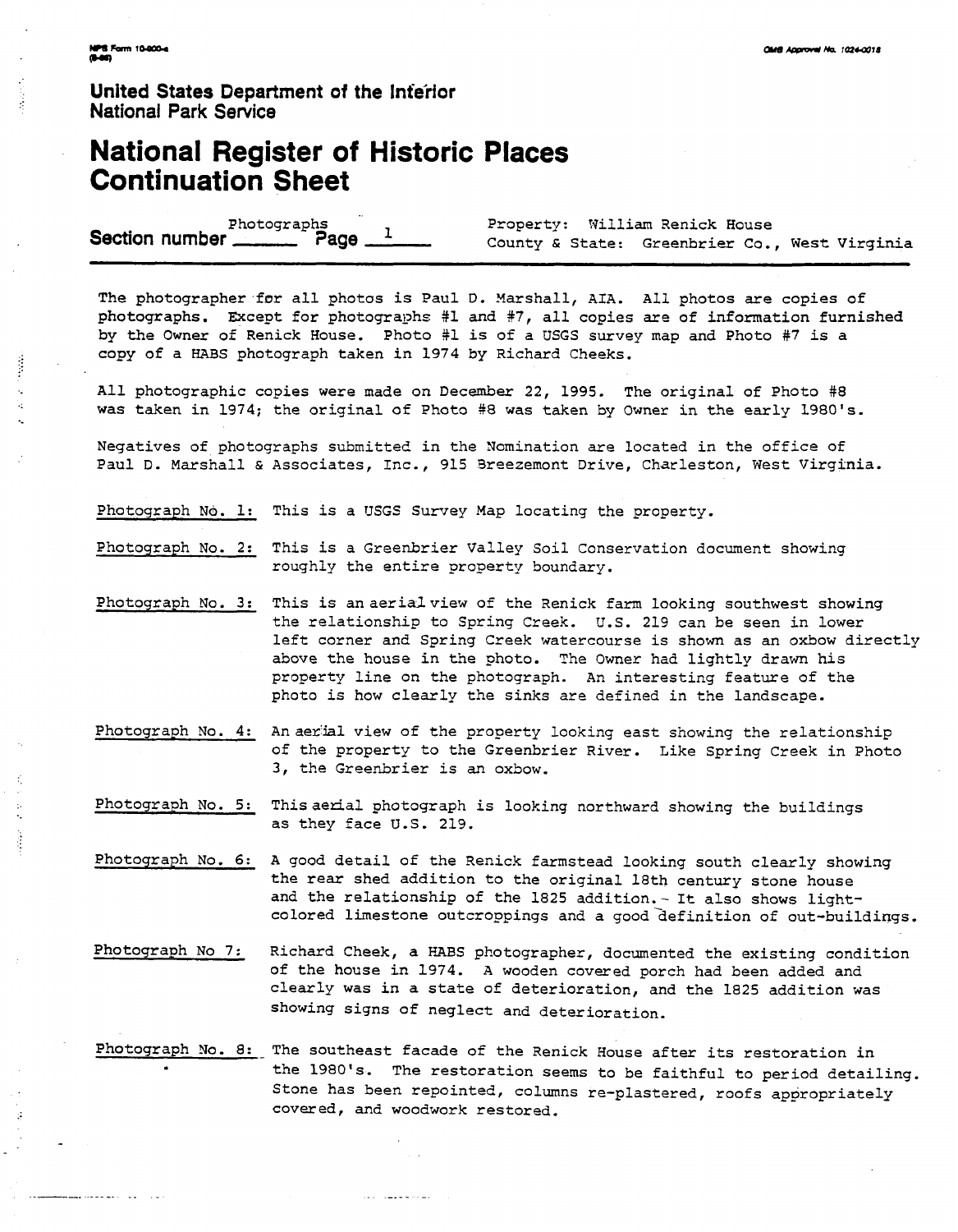**United States Department of the Interior National Park Service** 

# **National Register of Historic Places Continuation Sheet**

Photographs Section number **Page 2 Page 12** William Renick House

Greenbrier County, West Virginia

Photograph No. 6

- **3.** Copy Photographer: Paul Marshall
- 4. December, 1995
- 5. See Photograph No. **1**
- 6. Copy of aerial detail photograph looking southwest. Original photograph furnished by Owner.

Photograph No. 7

- **3.** Copy Photographer: Paul Marshall Original Photographer: Richard Cheek - HABS
- 4. December, 1995; Orginial Photograph October, 1974.
- 5. Copy Negative at Paul D. Marshall & Associates, Inc. Negative of original photograph in HABS File, Library of Congress, Washington, DC.
- 6. Copy of 1974 **HABS** photograph. Note inappropriate porch on stone building.

Photograph No. 8

- **3.** Photographer: Paul Marshall
- 4. December, 1995
- 5. See Photograph No. 1
- 6. Photograph of southeast facade (front) of building in present, restored condition.

Photograph No. 9

- 3. Photographer: Paul Marshall
- 4. December, 1996
- 5. See Photograph No. 1
- 6. Photograph of barn, constructed Circa 1901. Photograph is looking west-northwest.

Photograph No. 10

- 3. Photographer: Paul Marshall
- 4. December, 1996
- 5. See Photograph No. **1**
- 6. Photograph of 1980's garage and farm equipment shed. Photograph is taken looking northeast.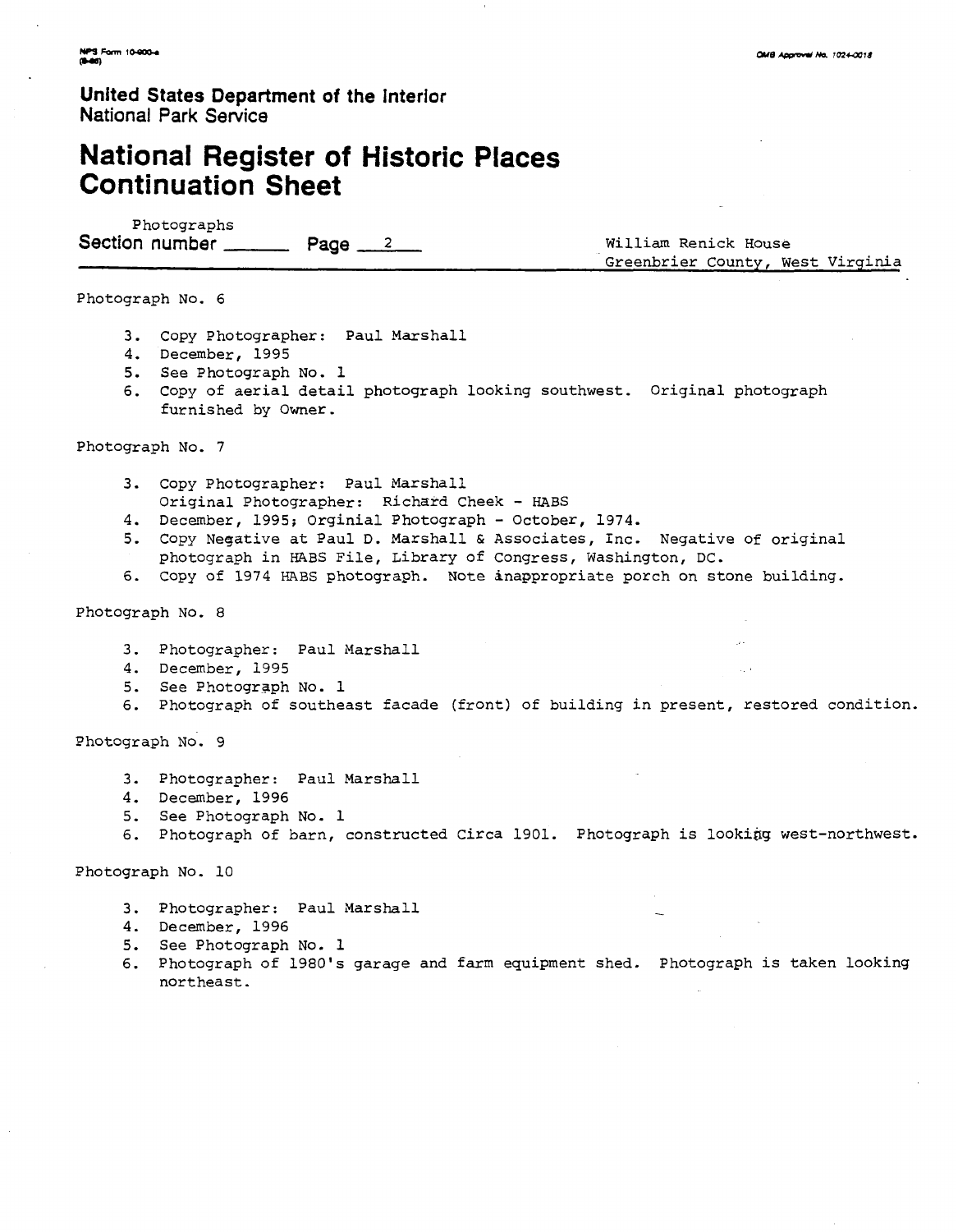**United States Department of the interior National Park Sewice** 

# **National Register of Historic Places Continuation Sheet**

Photographs Section number Page 3 Reserve Milliam Renick House

Greenbrier County, West Virginia

Photograph No. 11

- 3. Photographer : Paul Marshall
- 4. December, 1996
- 5. See Photograph No. 1
- 6, Photograph of smokehouse, circa 1840 looking northeast. Smokehouse is not on original site according to property Owner. It was originally sited about % mile southwest of existing site.

Photograph No. **12** 

- **3.** Photographer : Paul Marshall
- 4. December, 1996
- 5. See Photograph No. 1
- 6. Photograph of 1970's silo and 1980's corral and shed. The photograph was taken looking northeast.

Photograph No. 13

- 3. Photographer: Paal Marshall
- 4. December, 1996
- 5. See Photograph No. 1
- 6. Photograph of rear elevation of Renick house looking southeast. The low shed kitchen addition behind the stone house dates to circa 1830's.

Photograph No. 14

- **3.** Photographer: Paul Marshall
- 4. December, 1996
- 5. See Photograph No. 1
- 6. Photograph of northeast wall of stone bulding first floor sitting room showing original wood mantel and cabinetwork.

Photograph No. 15

- **3.** Photographer: Paul Marshall
- 4. December, 1996
- 5. See Photograph No. 1
- 6. Photograph of origanal center stair of stone building, looking north, northwest.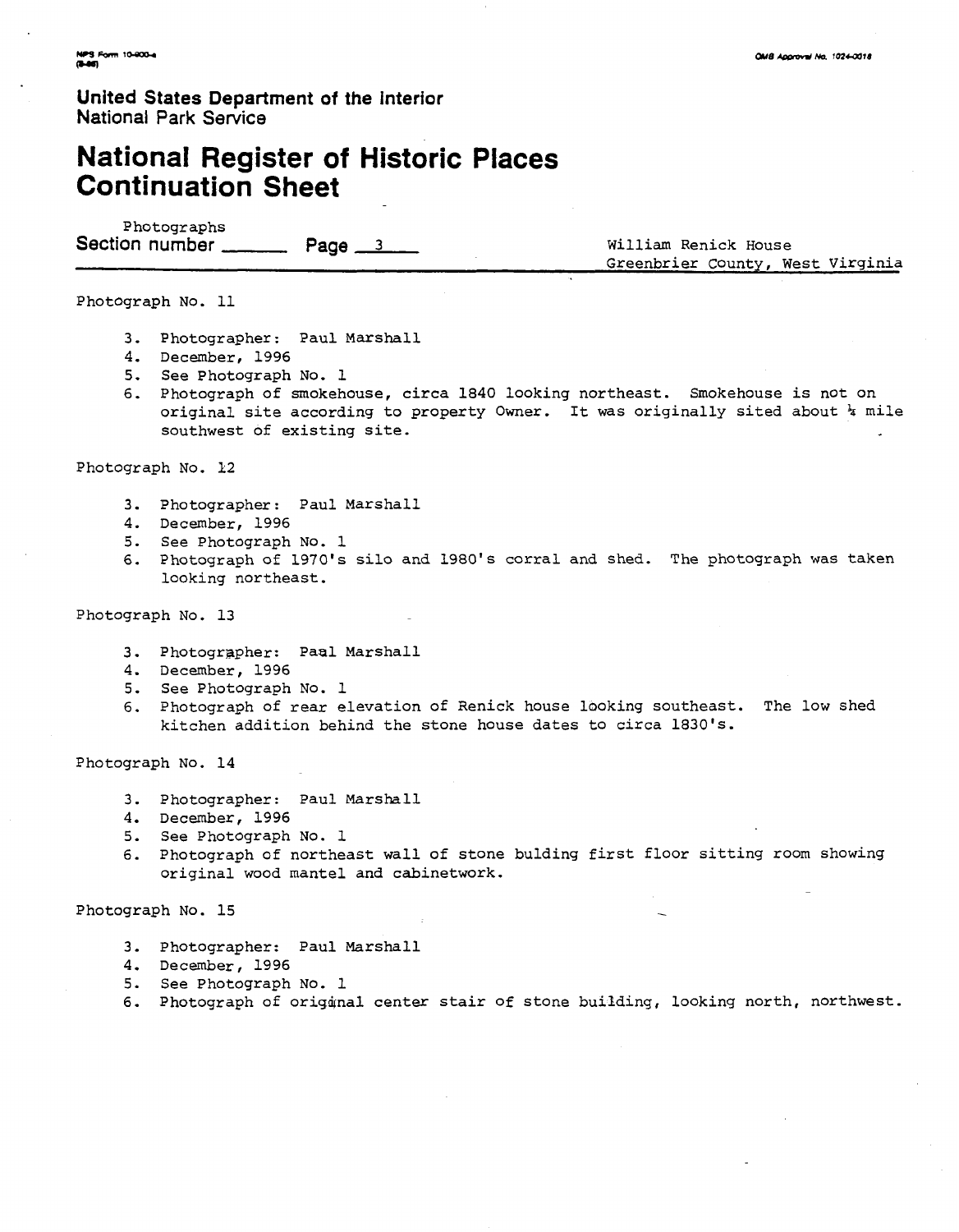## SKEICH PLAN

WILLIAM KENICK HOUSE WEST VIRGINIA - GREENBRIER COUNTY



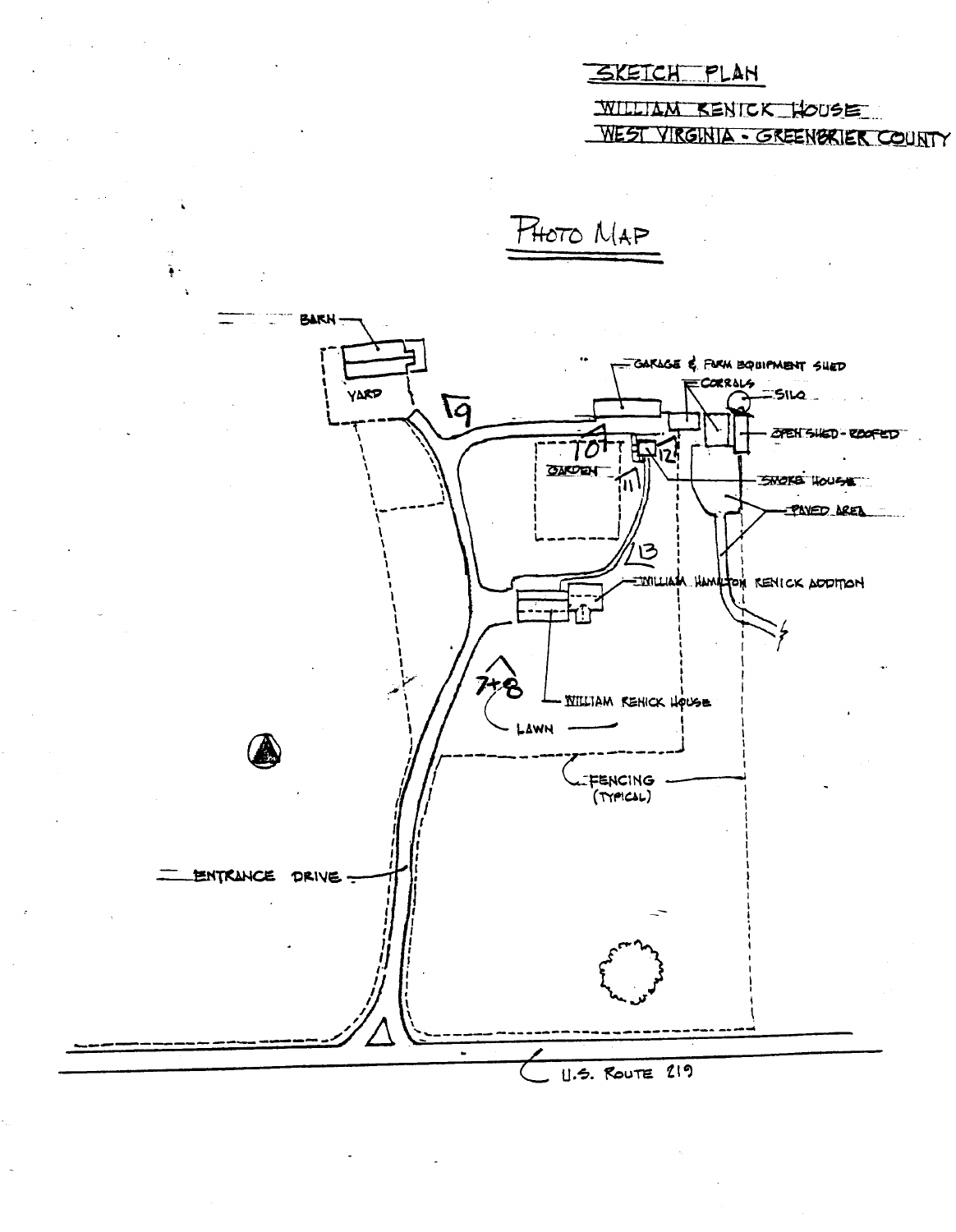

z  $\Box$ 

 $\cdot$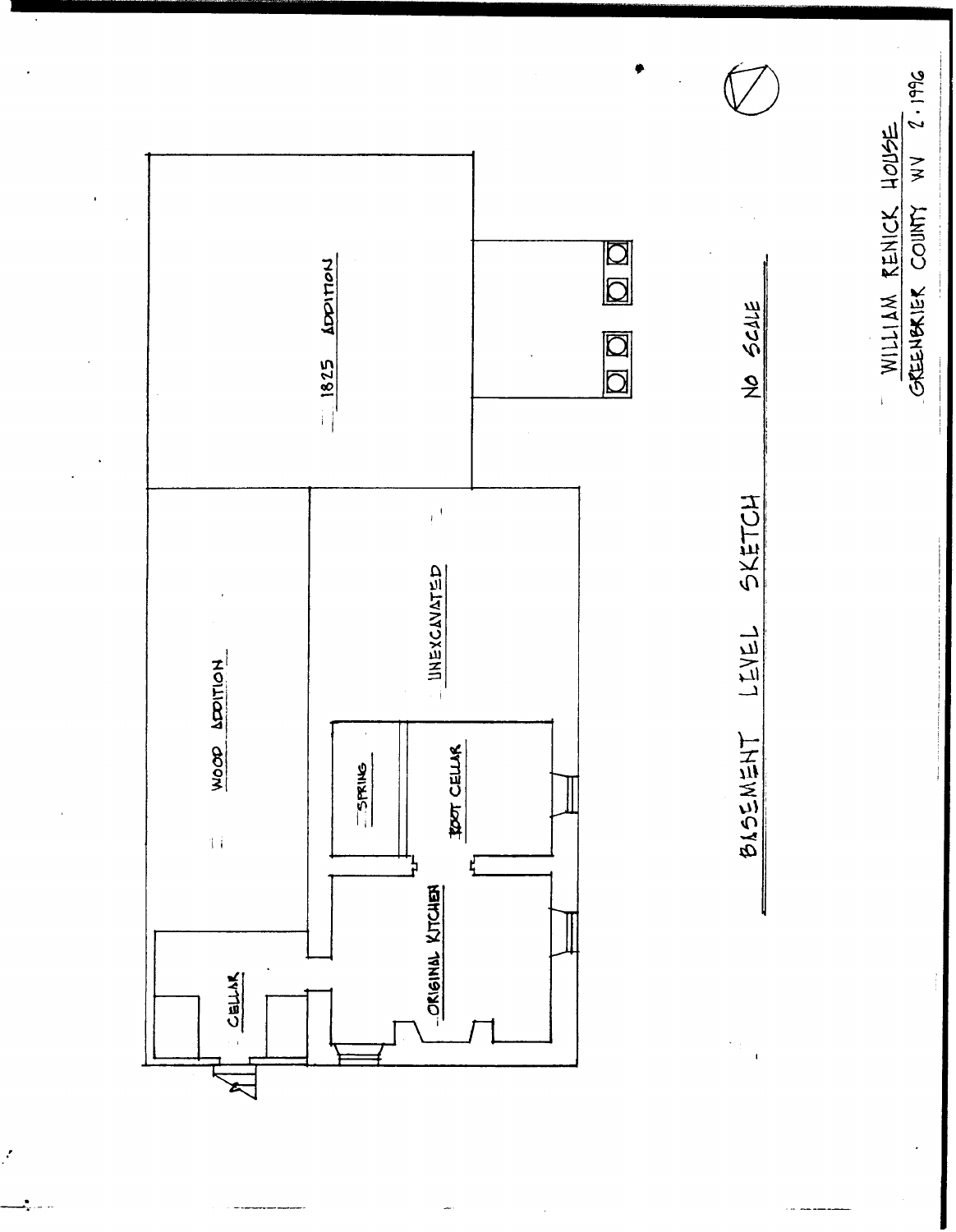

No SCALE

FLOOK PLAN

FIRST



 $\ddot{\cdot}$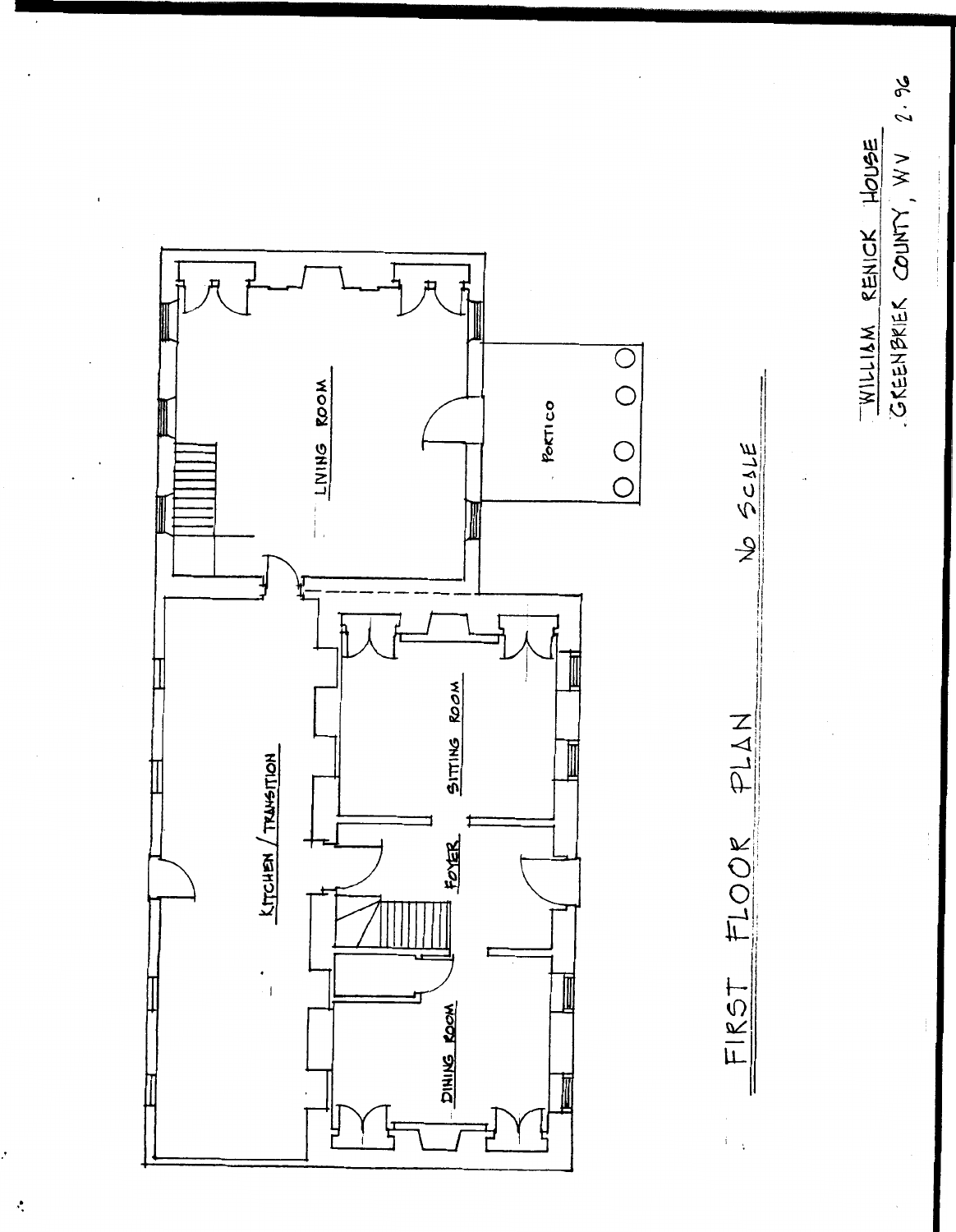WILLIAM RENICK HOUSE<br>GREENBRIER COUNTY, WV 2.96



ł,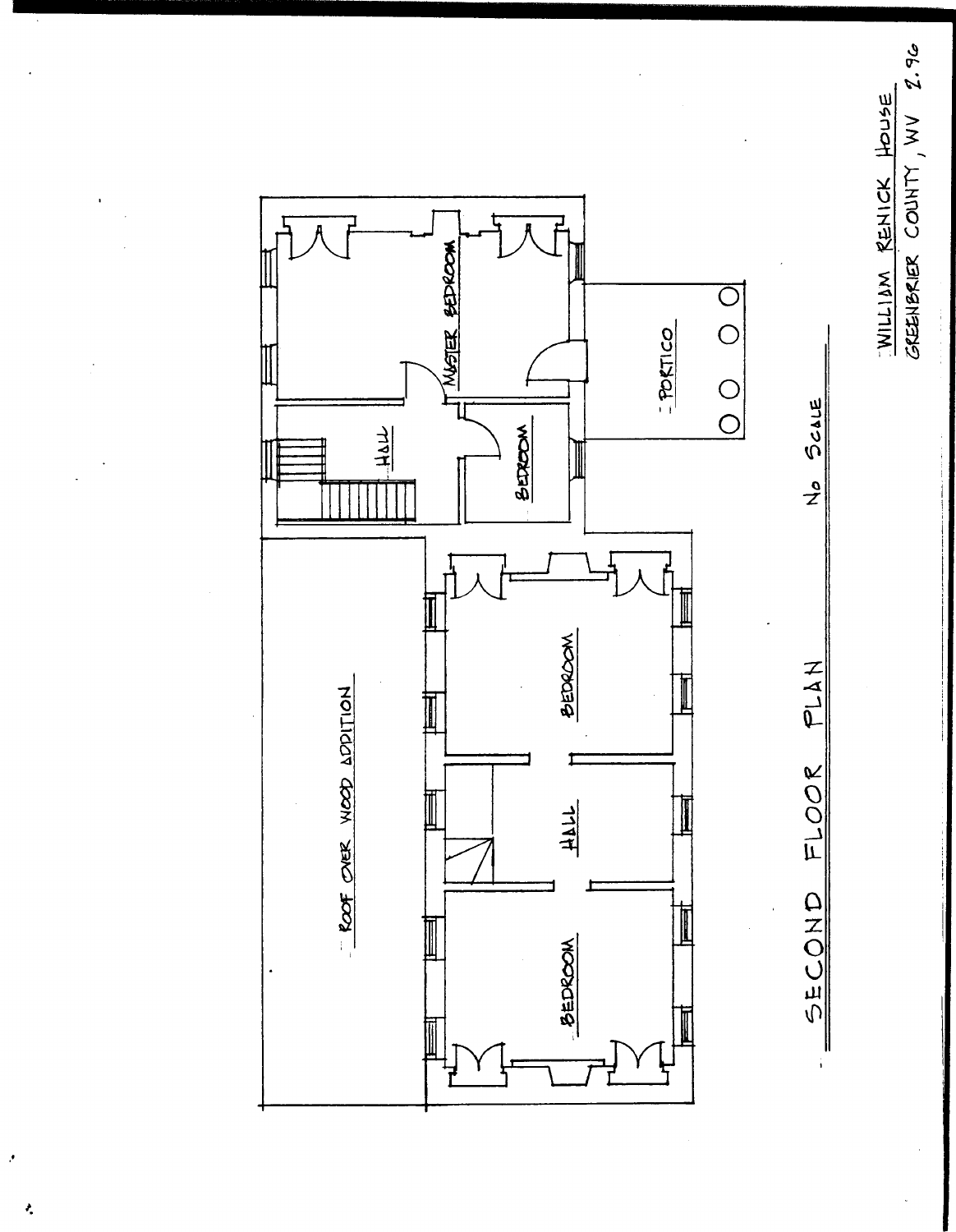# WILLIAM RENICK LOUSE<br>GEENBRIER COUNTY, WV 2.96

No SCALE



Ą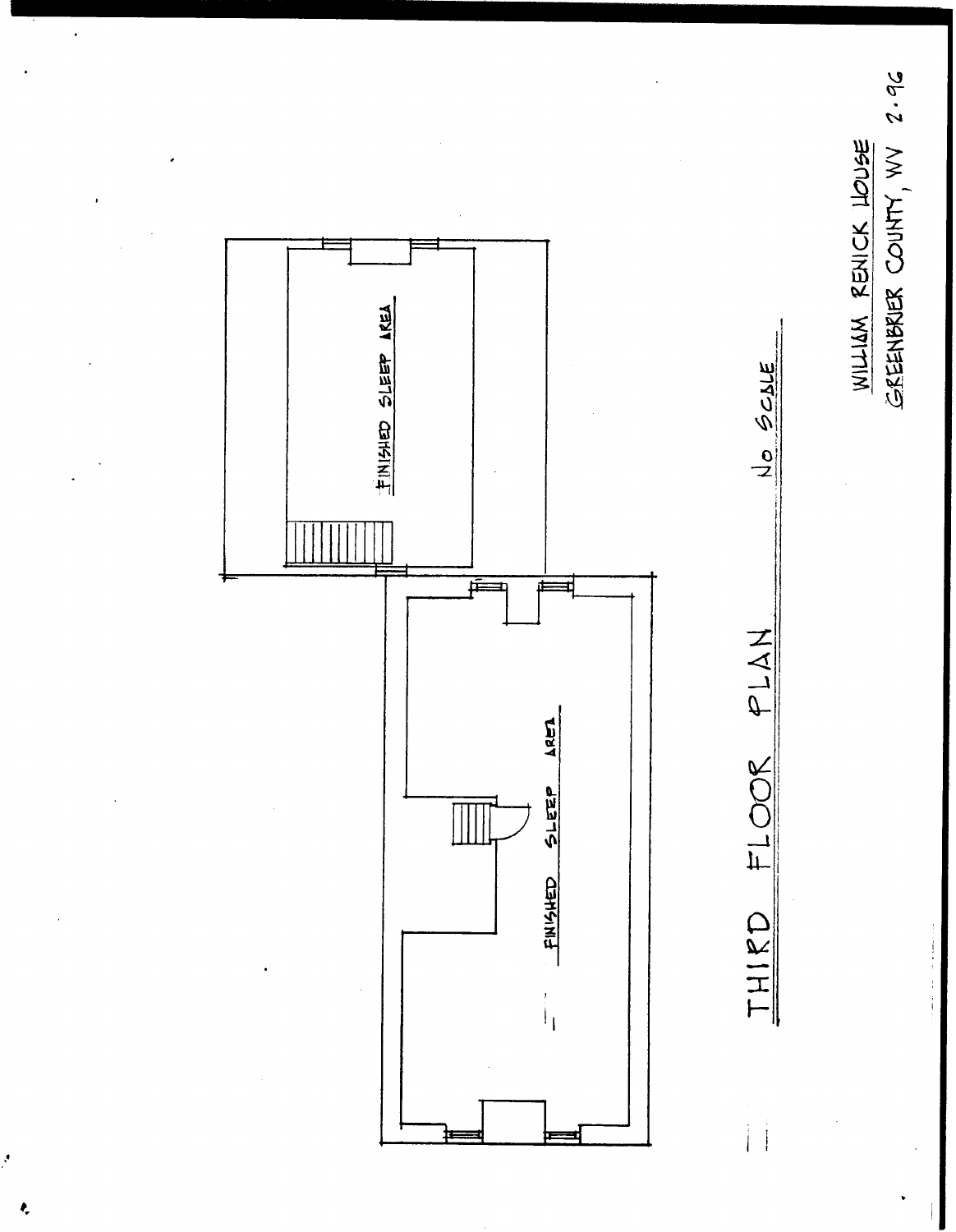# SKETCH PLAN

WILLIAM RENICK HOUSE WEST VIRGINIA · GREENBRIER COUNTY

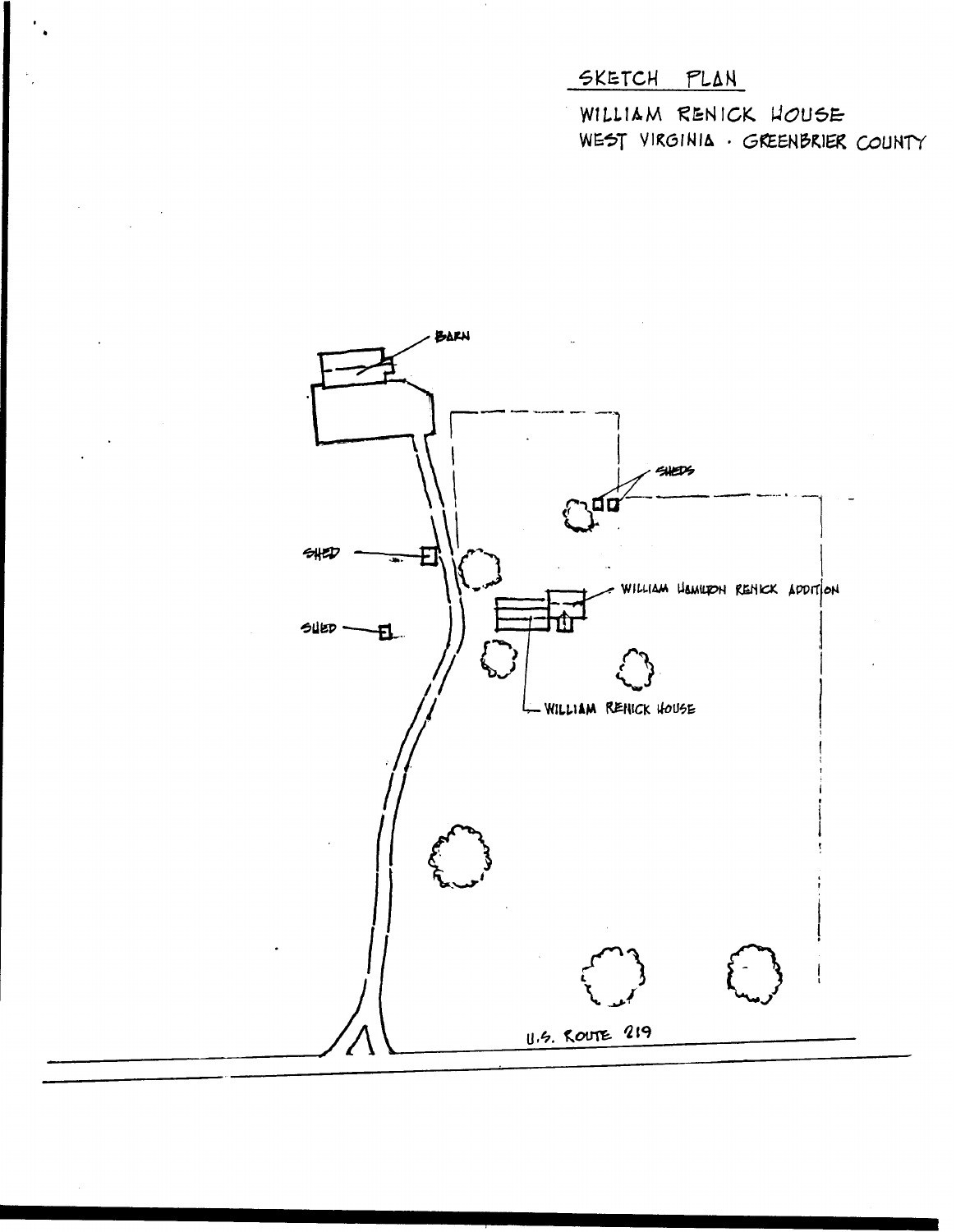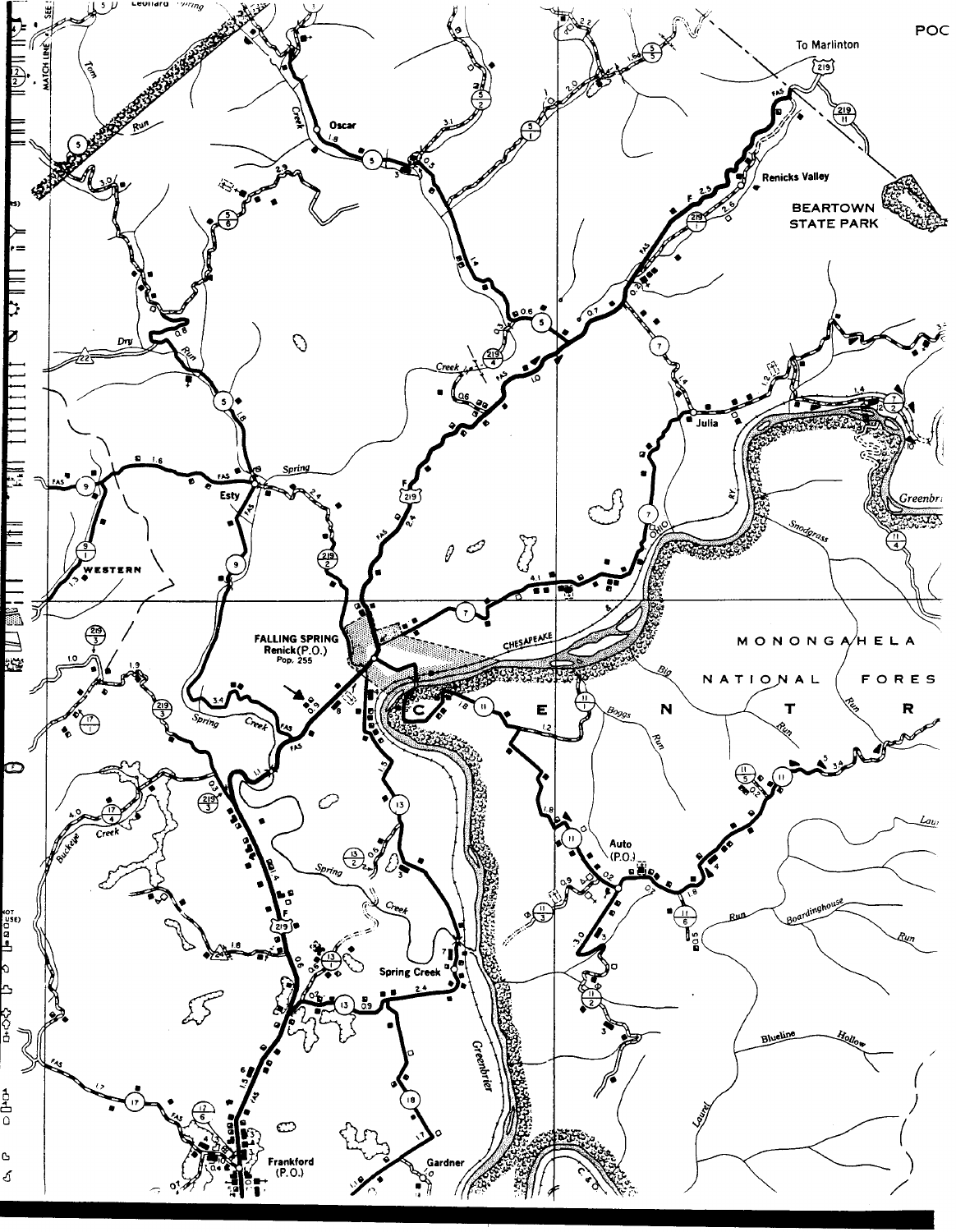

 $\ddot{\phantom{a}}$